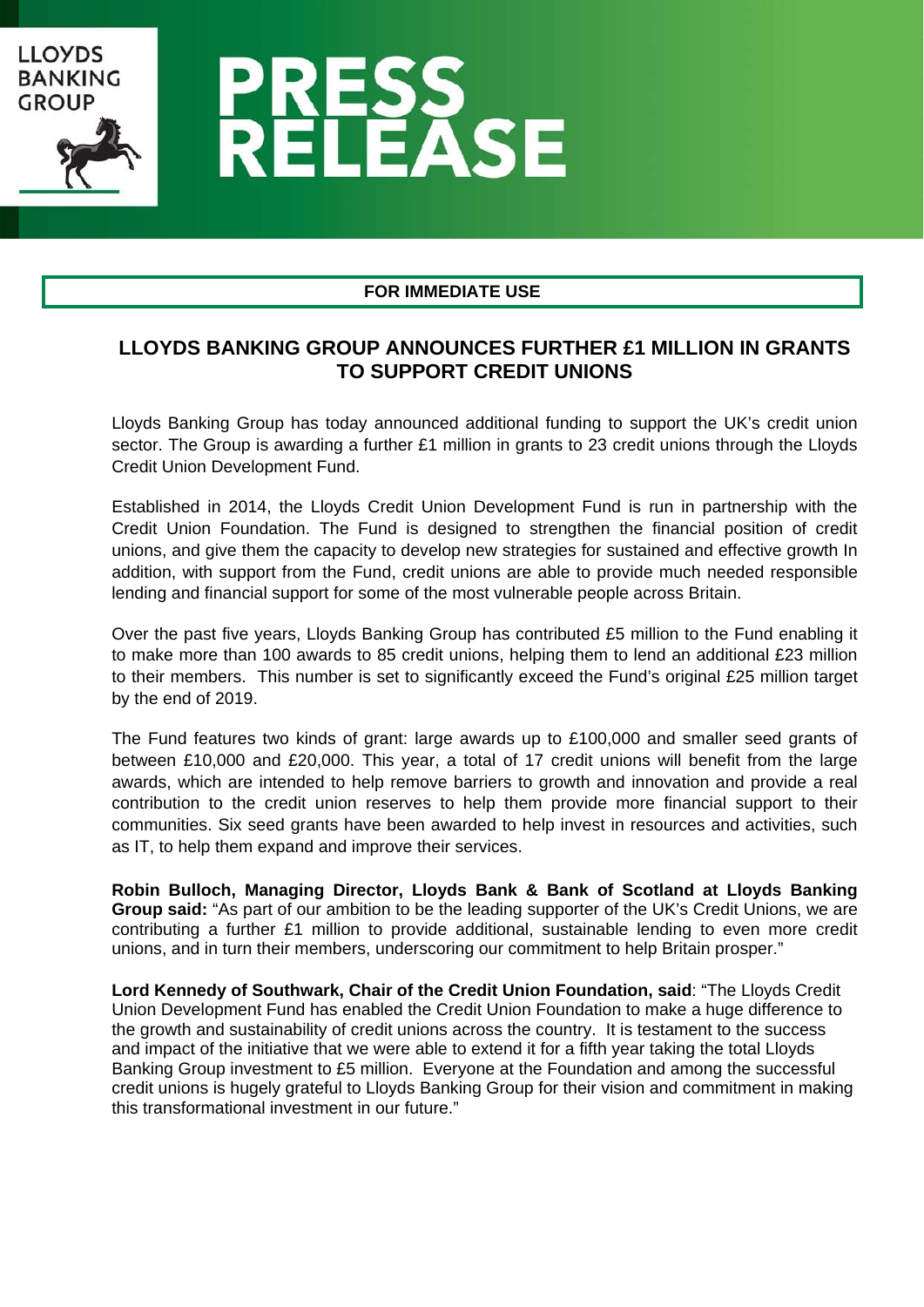

**John Glen MP, Economic Secretary to the Treasury, said:** "There are over 400 credit unions on our high streets, and each plays a vital role in the lives of people across the country. The government is committed to championing the fantastic work that credit unions do, and it's great to see that Lloyds Banking Group continues to do its part too, by providing a further £1 million to help credit unions grow."

-Ends-

For more information please contact Tanya Keelty at **tanya.keelty@lloydsbanking.com** or 07590 485223, or Emma Fairhurst at **emma.fairhurst@lloydsbanking.com** or 07814395855.

## **NOTES TO EDITORS:**

Credit Unions are able to find out more information and apply for grants from the Lloyds Credit Union Development Fund via the Credit Union Foundation www.creditunionfoundation.org.uk

By increasing their reserves, we enable Credit Unions to do more lending. The Association of British Credit Unions (ABCUL) confirmed that based on the contribution that Lloyds Banking Group has made as part of its five year commitment to the Credit Union Fund, credit unions have been able to lend an additional £23 million.

#### **Full list of 2018 (Year 5) winners:**

| <b>LARGE GRANT RECIPIENTS</b>                    | <b>AMOUNT</b> |
|--------------------------------------------------|---------------|
| South Manchester Credit Union                    | £50,000       |
| <b>First Rate Credit Union</b>                   | £100,000      |
| Lanarkshire Credit Union                         | £100,000      |
| <b>Stirling Credit Union</b>                     | £50,000       |
| <b>Lincolnshire Credit Union</b>                 | £75,000       |
| <b>London Mutual Credit Union</b>                | £100,000      |
| Northumberland Community Bank                    | £25,000       |
| London Capital Credit Union                      | £65,000       |
| <b>London Plus Credit Union</b>                  | £40,000       |
| Cardiff & Vale Credit Union                      | £50,000       |
| <b>Pennine Community Credit Union</b>            | £50,000       |
| <b>Pioneer Mutual Credit Union</b>               | £40,000       |
| Hull and East Yorkshire Credit Union             | £65,000       |
| 1 <sup>st</sup> Alliance (Ayrshire) Credit Union | £40,000       |
| Nottingham Credit Union                          | £40,000       |
| Darlington Credit Union                          | £30,000       |
| <b>Eastern Savings and Loans</b>                 | £30,000       |